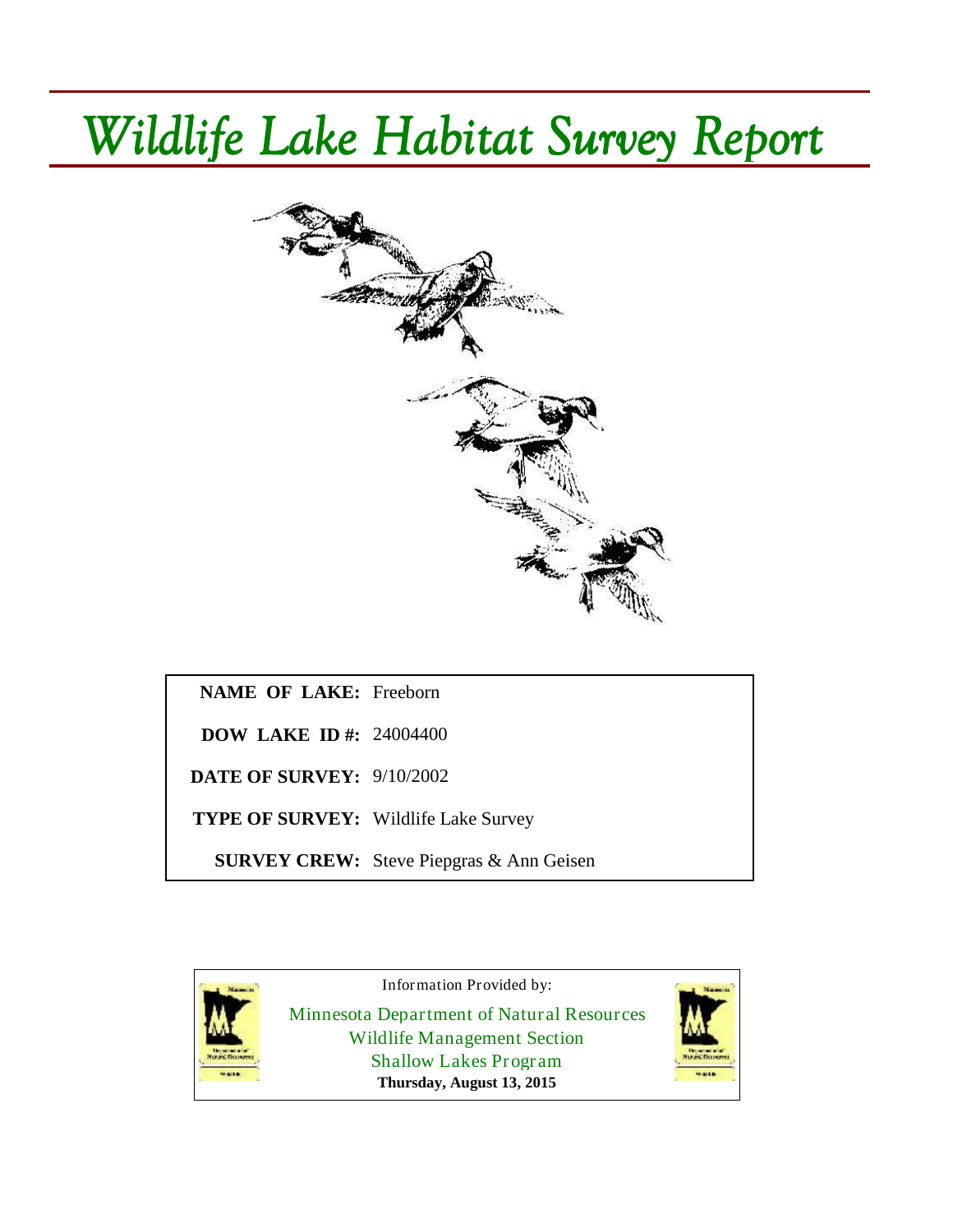| <b>DOW Lake ID:</b><br><b>Survey Date:</b>       | 24004400<br>9/10/2002 |                                |                       | <b>General Lake Information</b>                                                               |                      |
|--------------------------------------------------|-----------------------|--------------------------------|-----------------------|-----------------------------------------------------------------------------------------------|----------------------|
| <b>Location Information</b>                      |                       |                                |                       | <b>Primary County:</b>                                                                        | Freeborn             |
| <b>Legal Description</b>                         |                       |                                |                       | <b>Work Area Name:</b>                                                                        |                      |
| Township:                                        | 105<br>Range:         | 23<br><b>Section:</b>          | 35                    | <b>Wildlife Work Area:</b>                                                                    |                      |
| <b>General DOW Lake Information</b>              |                       |                                |                       |                                                                                               |                      |
| <b>Basin Area (Acres):</b>                       | 2,222                 |                                |                       | <b>DOW Wetland Type:</b>                                                                      | $\overline{4}$       |
| Secchi Depth (feet):                             | $\Omega$              |                                |                       | <b>Watershed ID:</b>                                                                          | 32031                |
| <b>PWI Class:</b>                                | P                     |                                |                       | <b>USGS Quad Name:</b>                                                                        | Freeborn             |
| <b>Number of Public Accesses: 1</b>              |                       |                                |                       | <b>Miles of Shoreline:</b>                                                                    | 11                   |
| <b>Survey Maximum Lake Depth:</b>                | 5.3                   |                                |                       | <b>DOW Maximum Lake Depth 3.0</b>                                                             |                      |
| <b>Survey Mean Lake Depth:</b>                   | 3.5                   |                                |                       | <b>DOW Mean Lake Depth:</b>                                                                   | 1.0                  |
| <b>Survey Maximum Secchi Depth</b>               | 0.5                   |                                |                       |                                                                                               |                      |
| <b>Survey Mean Secchi Depth:</b>                 | 0.4                   |                                |                       |                                                                                               |                      |
| <b>Lake Survey Conditions</b>                    |                       |                                |                       |                                                                                               |                      |
| Time:                                            | 12:00                 |                                |                       | Cloud Cover (%):                                                                              | 30% cloudy           |
| Temperature Air / Water (F):                     | 90                    | /74                            |                       | Wind Speed (mph):                                                                             | Direction:           |
| <b>Previous Wildlife Lake Survey Information</b> |                       |                                |                       |                                                                                               |                      |
| <b>Type of Survey</b><br>Wildlife Lake Survey    |                       | <b>Survey Year Survey Date</b> | <b>Survey Crew</b>    |                                                                                               | <b>Requested by</b>  |
| Wildlife Lake Survey                             | 1990                  | 10/29/1990                     |                       |                                                                                               |                      |
| Wildlife Lake Survey                             | 2002                  | 09/10/2002                     |                       | Steve Piepgras & Ann Geisen                                                                   | Jeanine Vorland, AWM |
| Wildlife Lake Survey                             | 2012                  | 08/09/2012                     | N. Myhra & B. Johnson |                                                                                               | Jeanine Vorland, AWM |
| <b>Lake Survey Access Information</b>            |                       |                                |                       |                                                                                               |                      |
| <b>Ownership:</b> US Army Corps of Engineers     |                       |                                | <b>Access Type:</b>   | Concrete                                                                                      |                      |
| <b>Description:</b>                              |                       |                                |                       | The access is located on the east central side of the lake in a county park. There is a dock. |                      |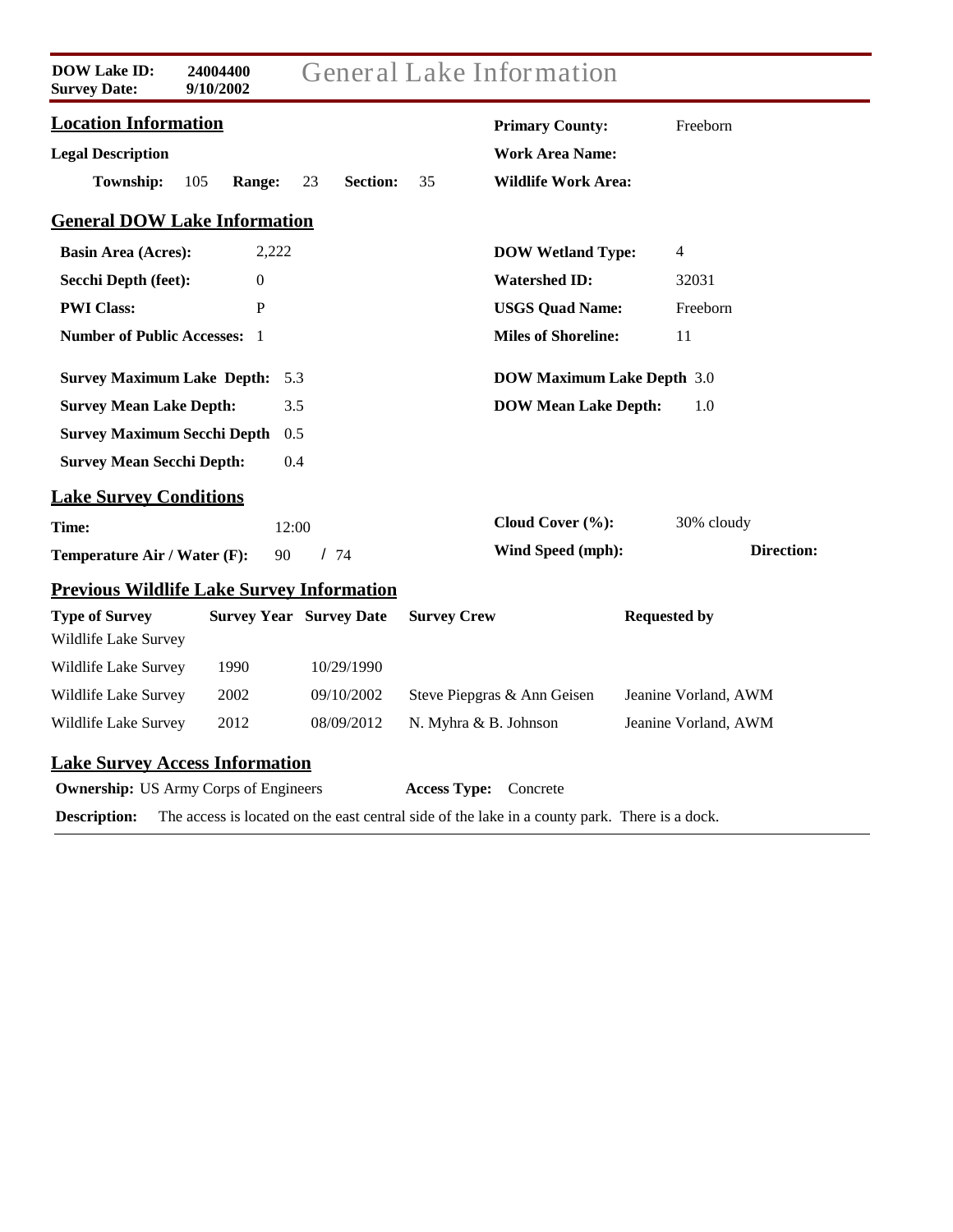## **DOW Lake ID: 24004400** Inlets and Outlets Information **Survey Date:**  $\frac{9}{10/2002}$

#### **Inlet Information**

**No Information Was Collected**

#### **Outlet Information**

**No Information Was Collected**

- (ID) Intermittent Dry (no flow at mouth, still may contain water), (IF) Intermittent Flowing (curently has flow at mouth), (C)ontinuous flow, (X) Unkown (a)
- (N)amed lake (give name), (U)nnamed lake, (M)arsh, (S)pring, (W)ell, (T)ile, (SS) Storm sewer, (D)itch, (O)ther (describe), (X) Uknown (b)
- Give up to two most common in order of abundance: (H)ardwoods, (CO)nifers, (MI)xed Forest, (G)rasses, (CR)ops, (P)asture, (MU)nicipal, (R)esidential, (O)ther (describe), (X) Unkown (c)
- (F)loating object, (C)urrent meter, (D)irect time and volume measurement (gpm / 15.9 = cfs). Describe where the flow measurement and avg. width/depth estimates were taken on the flow worksheet section (d)
- (Y)es, (N)o, (X) Unkown (e)
- List the species code for up to 4 species with known spawing runs in this inlet (f)
- (TC) type "C" with stoplogs, (SP) Sheet piling, (DI) Drop inlet with stoplogs, (CF) Concrete with fixed sill, (BD) Beaver dam, (O)ther (describe), (X) Unkown (g)
- (h) (DNR), (UFS), (DOT), (COU)nty, (COE), (NPS), (FWS), (CIT)y, (TOW)nship, (NPS), (PRI)vate (describe), (None) (natural dam), (O)ther (describe), (X) Unkown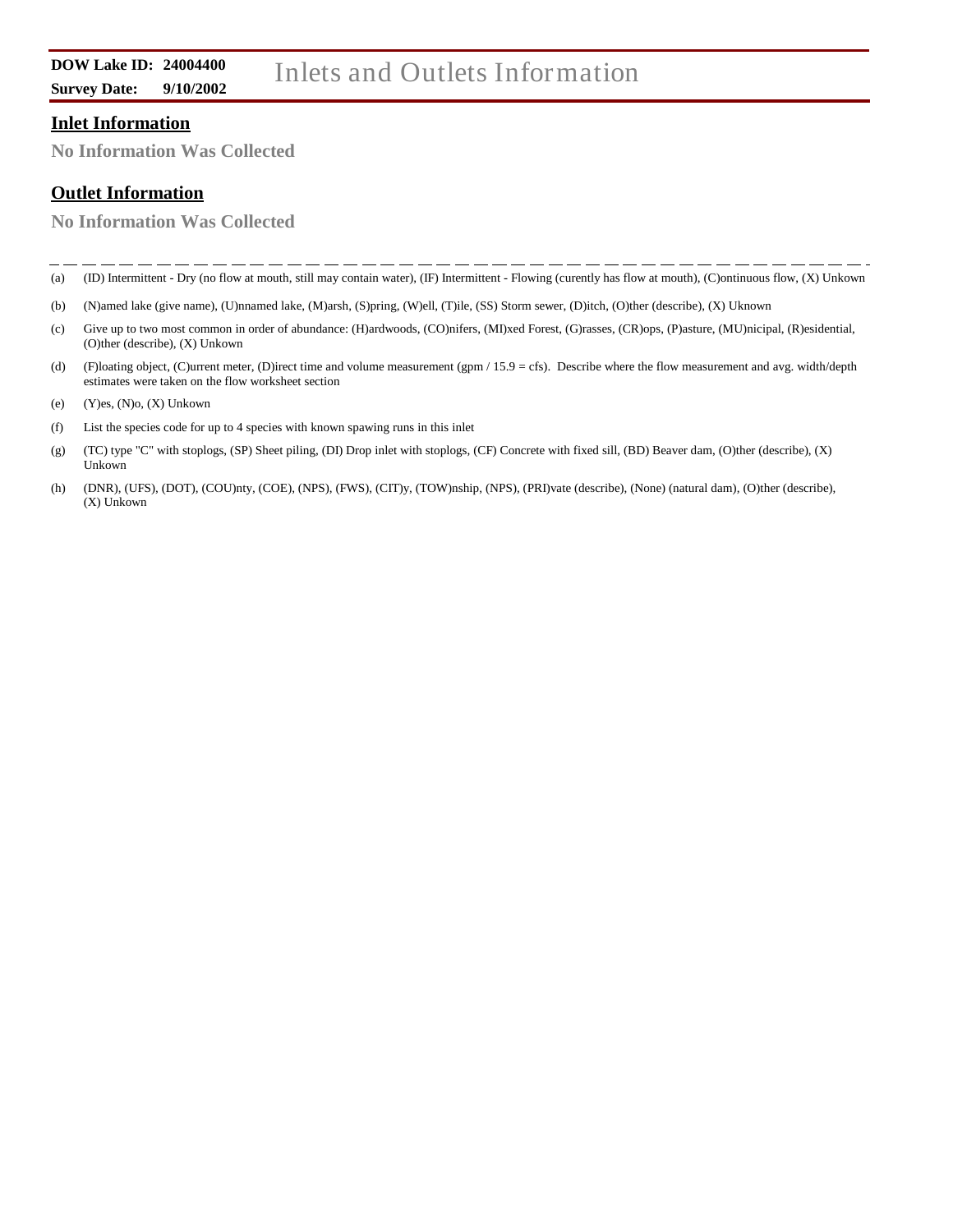#### **Survey Date: 9/10/2002**

### **DOW Lake ID:** 24004400<br> **Water Level and Chemistry**

#### **Water Level Information**

**No Information Was Collected**

### **Water Chemistry**

| Lake or Inlet (L or I):                  | L                          |                                | <b>Station Number of Water Sample: 46</b> |                                       |  |  |  |  |  |
|------------------------------------------|----------------------------|--------------------------------|-------------------------------------------|---------------------------------------|--|--|--|--|--|
| <b>Sample Date:</b>                      | 9/10/2002                  |                                | <b>Depth Sample Taken (ft):</b>           |                                       |  |  |  |  |  |
| Date Sample Analyzed:                    |                            | <b>Bottom Depth (ft):</b>      |                                           |                                       |  |  |  |  |  |
| <b>Nonstandard Description:</b>          |                            |                                |                                           |                                       |  |  |  |  |  |
| <b>Color Cause Code and Description:</b> |                            |                                |                                           |                                       |  |  |  |  |  |
| <b>Water Color Code and Description:</b> |                            |                                |                                           |                                       |  |  |  |  |  |
| <b>Biological O2 Demand (ppm):</b>       |                            | Dissolved Oxygen (ppm):        |                                           | <b>Organic Dissolved Solids (ppm)</b> |  |  |  |  |  |
| <b>Ortho Phosphorus (ppm):</b>           |                            | Conductivity (umhos):<br>217   | <b>Total Phosphorus (ppm):</b>            | 0.19                                  |  |  |  |  |  |
| <b>Sulphate Ion (ppm):</b>               | <b>Chloride Ion (ppm):</b> |                                | pH:                                       |                                       |  |  |  |  |  |
| Nitrite [NO2-N] (ppm):                   |                            | Nitrogen TLKJ (ppm):           | <b>Alkalinity (ppm):</b>                  |                                       |  |  |  |  |  |
| <b>Dissolved Iron (ppm):</b>             |                            | <b>Dissolved Solids (ppm):</b> | <b>Alkalinity Method:</b>                 |                                       |  |  |  |  |  |
| Ammonia [NH3-N] (ppm):                   |                            | Nitrate [NO3-N] (ppm):         | Total Iron (ppm):                         |                                       |  |  |  |  |  |
| <b>Suspended Solids (ppm):</b>           | Chlorophyl A (ppm):        |                                |                                           |                                       |  |  |  |  |  |
| <b>Other Measurements:</b>               |                            |                                |                                           |                                       |  |  |  |  |  |
| <b>Comments:</b>                         |                            |                                |                                           |                                       |  |  |  |  |  |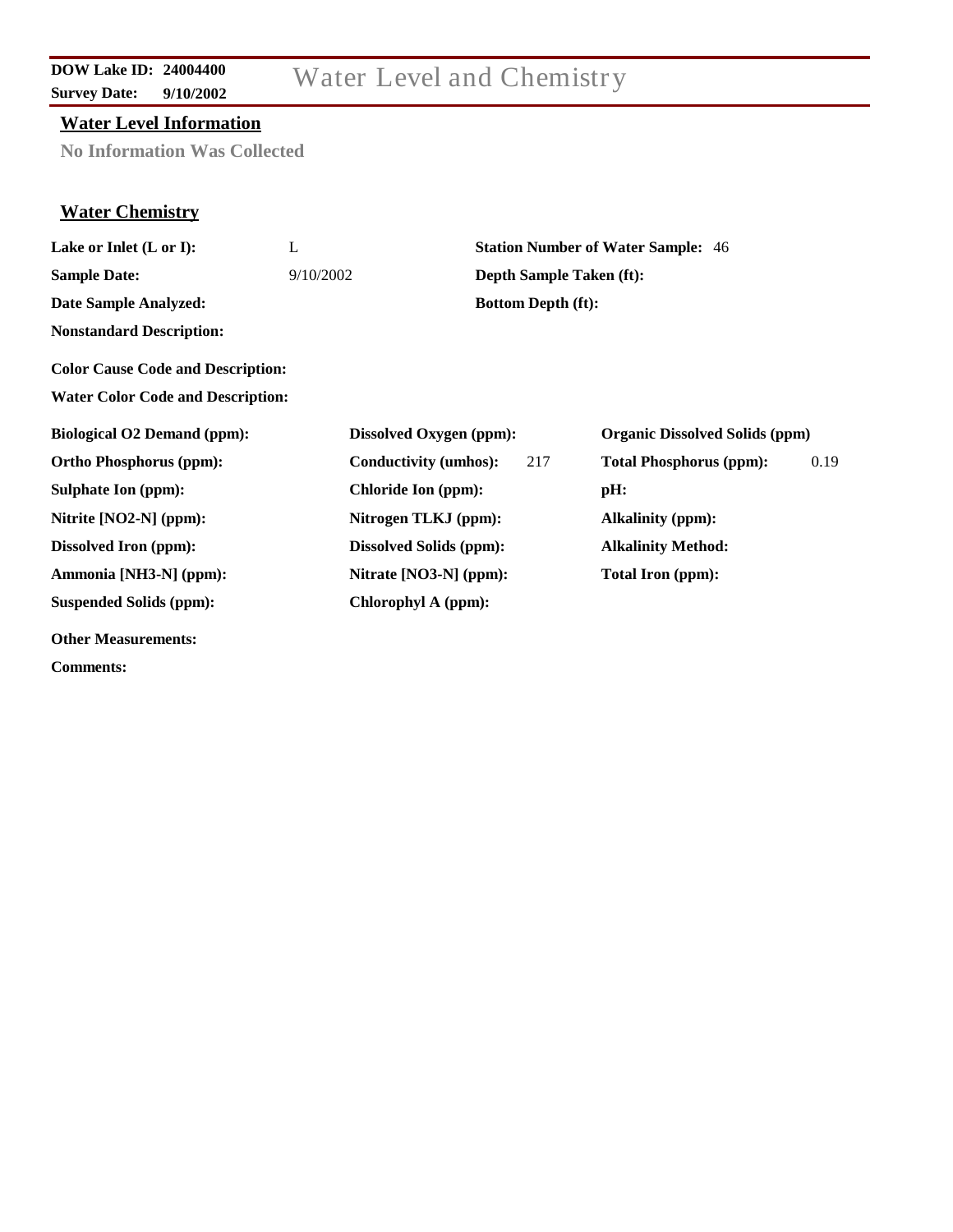**Survey Date:** 

#### **Waterfowl and Wildlife Observations / Field Notes**

#### **Waterfowl Observations:**

No waterfowl were observed.

#### **Other Wildlife Observations:**

Observed 1 American white pelican and 6 gulls. Some fish are present. One fish splashing was observed, but the species could not be identified.

#### **Field Notes:**

There were no submergent or floating plants found in the entire basin. Approximately 5 emergent plants (three-square or some sedge species) were present in the northwest corner of the basin. The water was very brown, and secchi readings were quite bad - 0.5 ft or less. Bank erosion is occurring off the point in the southeast corner of the lake. The cause appears to be grazing cattle.

**Wildlife Managers Comments or Management Recommendations:**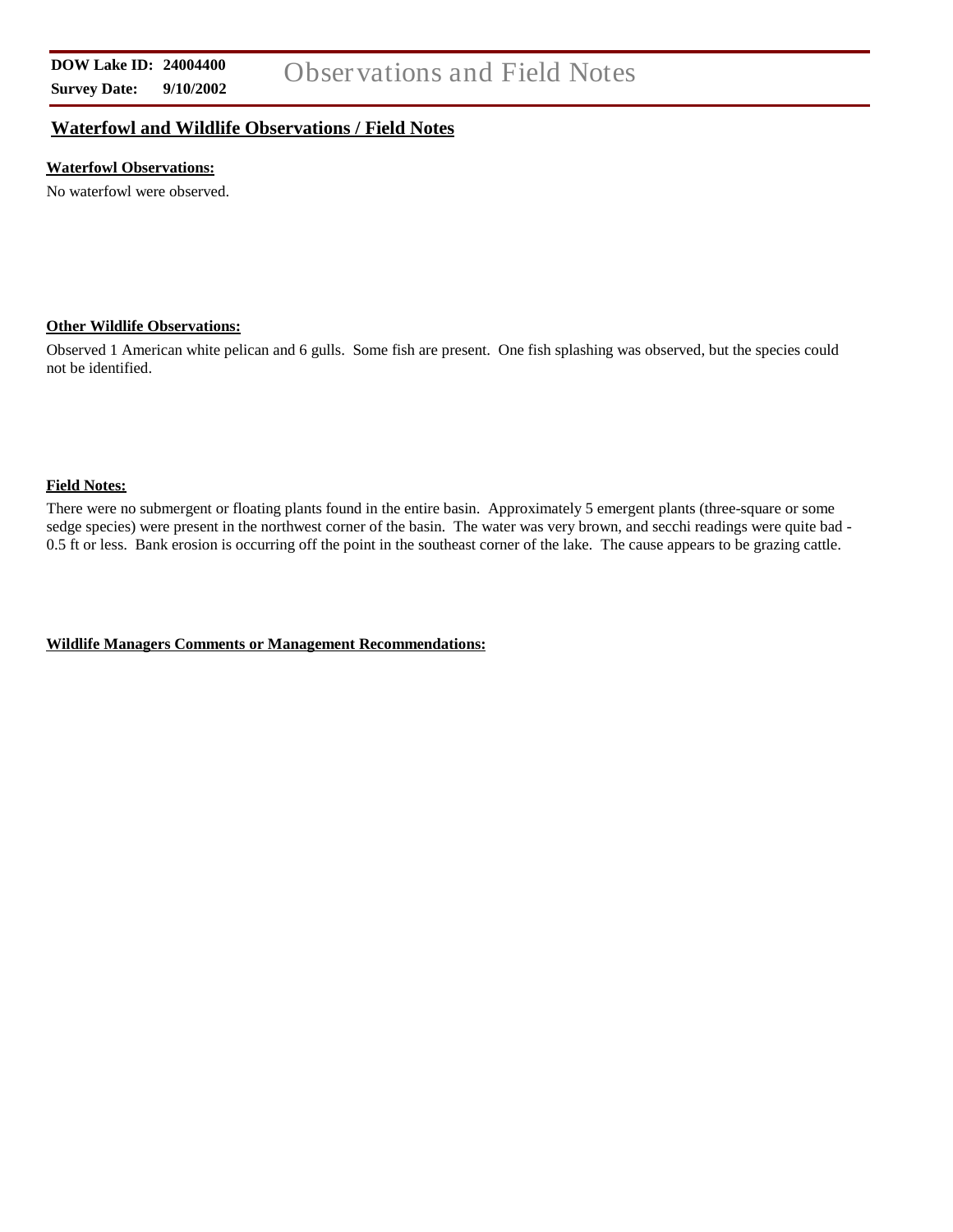Wildlife Lake Sample Station Summary **<sup>24004400</sup> DOW Lake ID: - Freeborn 9/10/2002** Survey Date:

### **Sample Station Information**

| <b>Minimum Depth:</b>                       | <b>1.50</b>             | <b>Minimum Secchi:</b>             | 0.30   |                                        | Initial # of Stations: 135 |                                  |
|---------------------------------------------|-------------------------|------------------------------------|--------|----------------------------------------|----------------------------|----------------------------------|
| <b>Maximum Depth:</b>                       | 5.30                    | <b>Maximum Secchi:</b>             | 0.50   | <b>Number of Stations Sampled: 135</b> |                            |                                  |
| <b>Mean Depth:</b>                          | 3.53                    | <b>Mean Secchi:</b>                | 0.44   |                                        |                            |                                  |
| <b>Vegetation Summary</b>                   |                         |                                    |        |                                        |                            |                                  |
| <b>Number of Sample Stations:</b>           | 135                     |                                    |        |                                        |                            |                                  |
| <b>Lakewide Species Richness:</b>           | $\theta$                |                                    |        |                                        |                            |                                  |
| <b>Percent of Vegetated Plots:</b>          | $0.0\%$                 |                                    |        |                                        |                            |                                  |
| <b>Vegetation Species</b>                   | # of Plots<br>Occurring | <b>Species</b><br><b>Frequency</b> | 95% CI | High $C/I$                             | Low $C/I$                  | <b>Frequency</b><br><b>Value</b> |
| <b>No Vegetation Found</b><br>No Vegetation | 135                     | 100.0%                             | 0.0037 | 1.0037                                 | 0.9963                     | 1.0000                           |